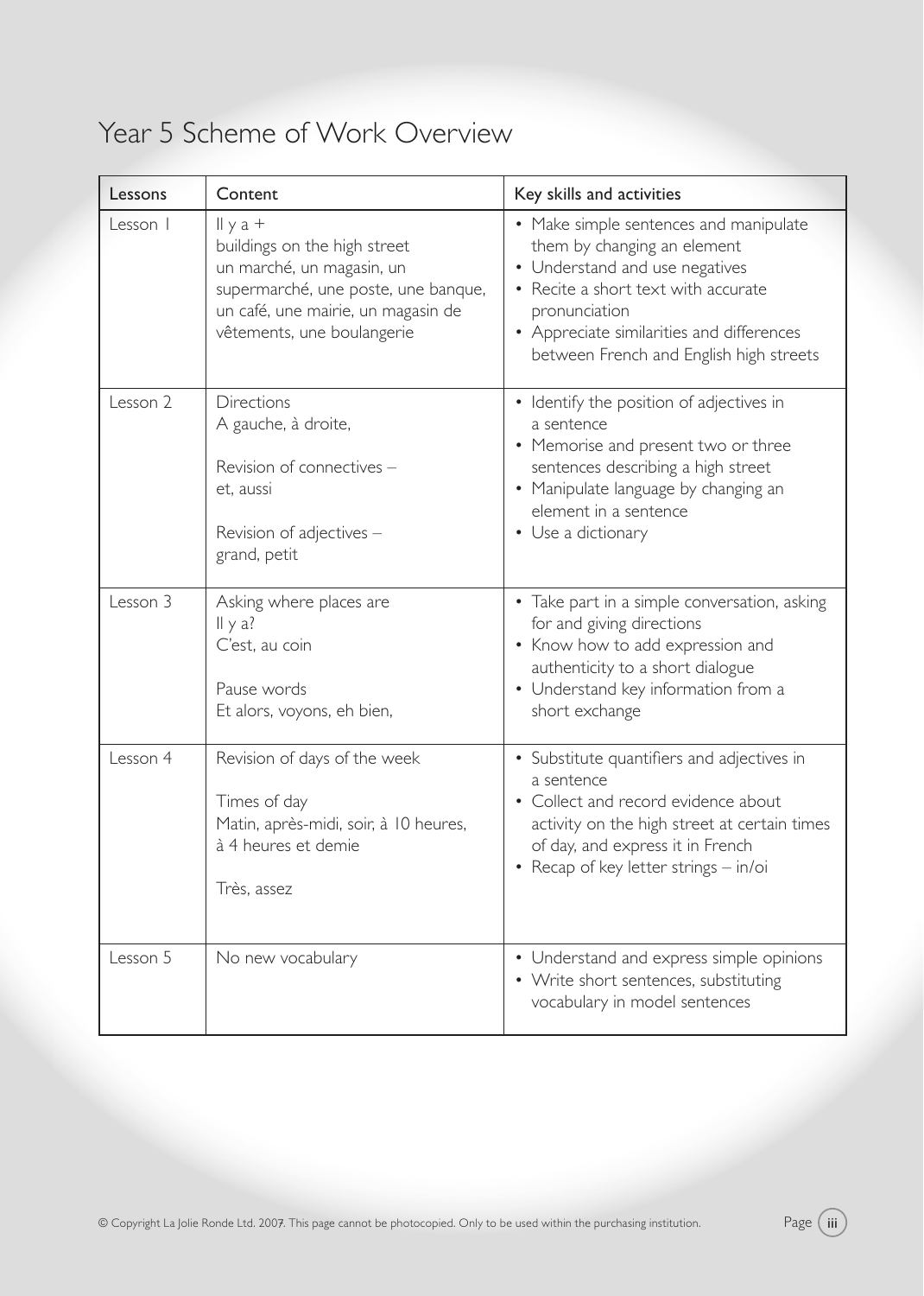| Lessons             | Content                                                                                                                                                            | Key skills and activities                                                                                                                                                                                                                                                              |
|---------------------|--------------------------------------------------------------------------------------------------------------------------------------------------------------------|----------------------------------------------------------------------------------------------------------------------------------------------------------------------------------------------------------------------------------------------------------------------------------------|
| Lesson 6            | Christmas theme<br>Christmas vocabulary<br>La forêt, il neige, un sapin, je brille,<br>une bougie<br>Revision of colours and verb être -<br>je suis/je ne suis pas | • Learn and join in singing a French carol<br>• Recite a short text with accurate<br>pronunciation<br>Follow the transcript of a Christmas story<br>• Appreciate similarities and differences<br>between Christmas in France<br>and England                                            |
| Lesson <sub>7</sub> | Christmas theme<br>No new vocabulary                                                                                                                               | • Use actions and mimes to<br>aid memorisation<br>• Make a traditional French Christmas<br>sweet<br>• Join in performing a short Christmas<br>story in French, reading and pronouncing<br>unknown words                                                                                |
| Lesson 8            | Revision of days of the week<br>Revision of hobbies introduced in Y4<br>Simple future tense<br>Je vais<br>encore                                                   | • Understand and express simple opinions<br>• Integrate new language into previously<br>learned language<br>• Prepare a keep fit programme for the<br>week ahead, using immediate future<br>tense<br>• Listen to a native speaker and understand<br>more complex phrases and sentences |
| Lesson 9            | Months of the year<br>janvier, février, mars, avril, mai, juin,<br>juillet, août, septembre, octobre,<br>novembre, décembre                                        | Imitate pronunciation<br>٠<br>of sounds<br>· Identify social conventions<br>at home and in other cultures                                                                                                                                                                              |
| Lesson 10           | Revision of sports/hobbies vocabulary<br>Revision of numbers 0-50<br>Comparisons<br>plus que<br>more than<br>Revision of immediate future $-$ je vais<br>$+$ verb  | • Investigate the effect of exercise on<br>pulse rate<br>• Understand more complex phrases,<br>including comparisons<br>Contribute to a classroom display<br>illustrating the relationship between<br>exercise and pulse rate                                                          |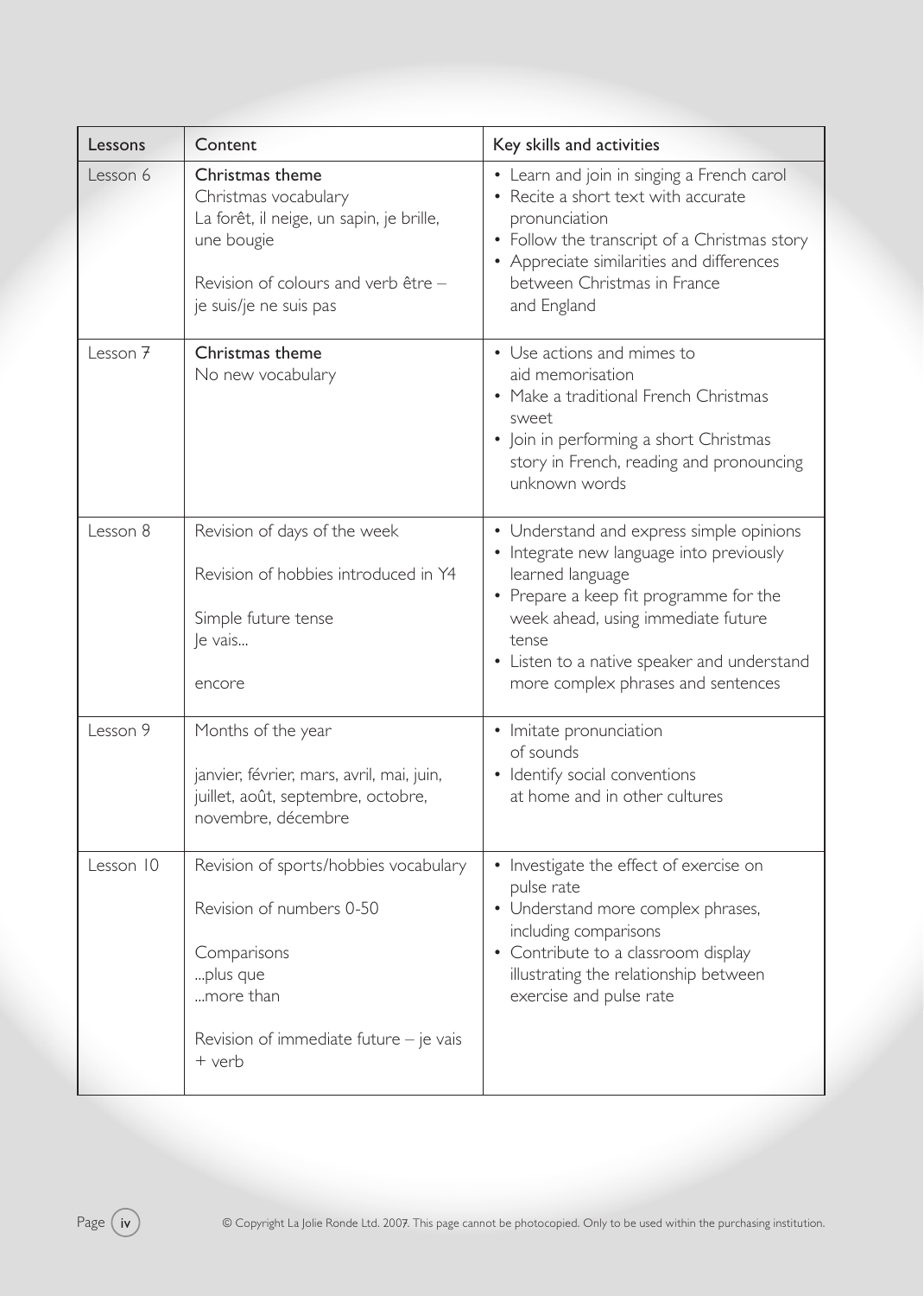| Lessons   | Content                                                                                                                                                                                                                                                                                                               | Key skills and activities                                                                                                                                                                                                                           |
|-----------|-----------------------------------------------------------------------------------------------------------------------------------------------------------------------------------------------------------------------------------------------------------------------------------------------------------------------|-----------------------------------------------------------------------------------------------------------------------------------------------------------------------------------------------------------------------------------------------------|
| Lesson II | Revision of fruit from Y3<br>Food, including revision from $Y3 -$<br>Le pain, la baguette, le riz, les pâtes,<br>les pommes de terre, le jambon,<br>le poisson, le fromage, l'eau, le yaourt,<br>le chocolat, la glace, le gâteau, les<br>biscuits, les chips, les frites, la salade,<br>les carottes, les petis pois | • Find words in a bi-lingual dictionary<br>• Take part in a conversation expressing<br>likes/dislikes of certain foods, using stalling<br>strategies as appropriate<br>• Listen to and understand a native speaker<br>expressing likes and dislikes |
| Lesson 12 | Food items - as for lesson II<br>Revision of connectives: et, mais, aussi                                                                                                                                                                                                                                             | • Design a balanced meal, with foods<br>labelled in French<br>• Extend basic sentences by using<br>connectives<br>• Use negatives<br>• Express opinions in short, written<br>sentences included in a Powerpoint<br>presentation                     |
| Lesson 13 | No new vocabulary                                                                                                                                                                                                                                                                                                     | • Memorise and present a short rhyme<br>• Investigate the similarities and differences<br>between French and English eating habits<br>by looking at French school lunch menus<br>• Investigate and share strategies for<br>learning new vocabulary  |
| Lesson 14 | <b>Breakfast</b><br>Un croissant, un pain au chocolat,<br>un pain aux raisins, une tartine,<br>un chocolat chaud, un jus d'orange,<br>tu veux?, je voudrais                                                                                                                                                           | • Develop accuracy in pronunciation and<br>intonation<br>Use spoken language spontaneously<br>during a breakfast role play                                                                                                                          |
| Lesson 15 | Ingredients for a French dessert<br>Le beurre, le sucre, des oeufs, le sel                                                                                                                                                                                                                                            | • Watch and understand a demonstration<br>in French of the method of making<br>a dessert<br>• Order sentence cards to re-create<br>the method<br>• Write words and phrases using<br>a reference                                                     |